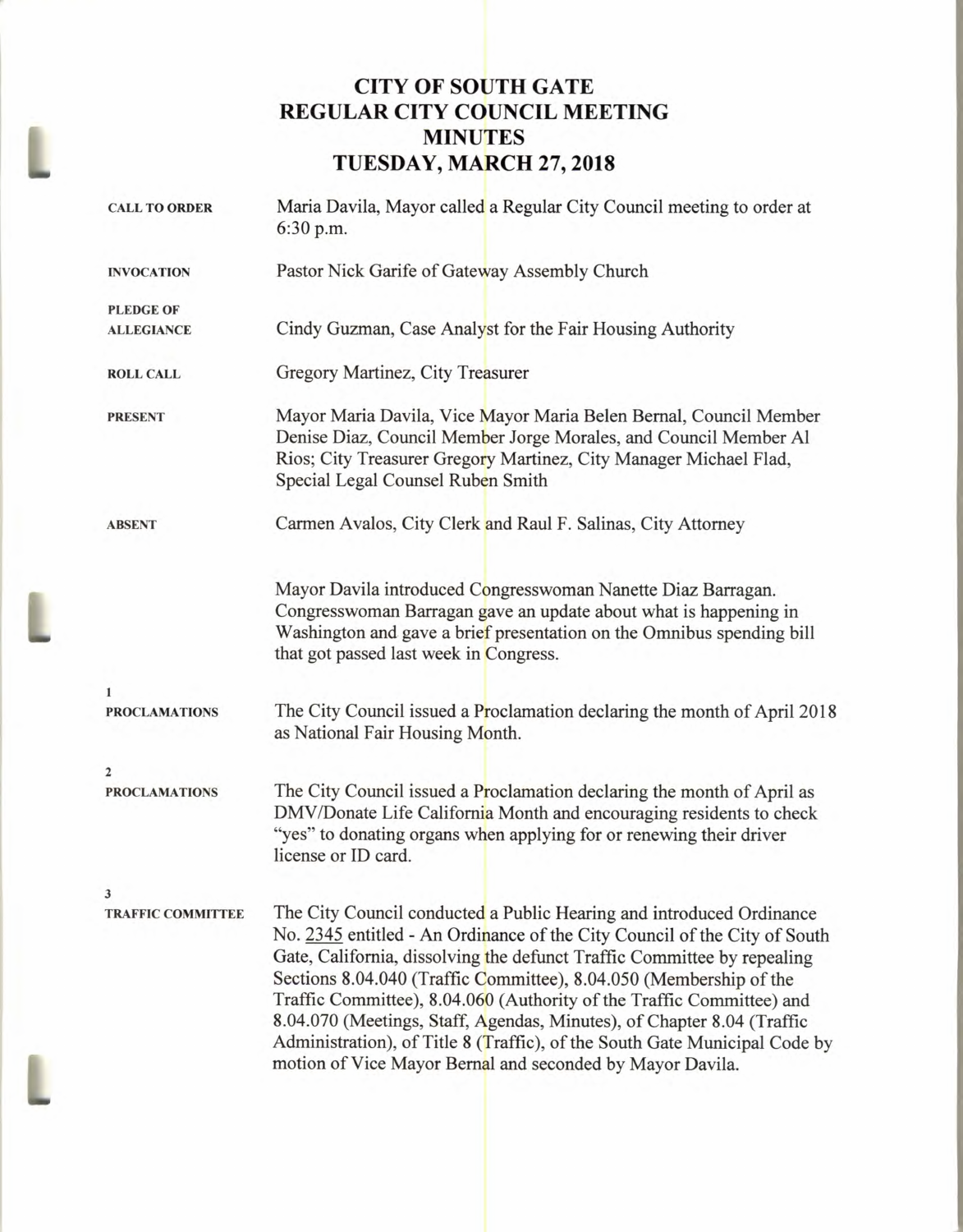**COMMENTS FROM** 

**THE AUDIENCE** Virginia Johnson, 5751 McKinley Avenue thanked Ramona Trejo and Lisa Bautista for their assistance in a matter that she contacted the City with. About six or seven years ago the City had on the agenda a request for purchasing IPads for all Council Members and upper management. At that time it was shot down with a majority no vote. She has seen that almost all Council and upper management have their own IPads or electronic notebooks and she doesn't remember this item being placed on the agenda. She wanted to know if each member of Council bought their own or if it was purchased by the public. Lastly, why are we having density and high rise meetings if California State Legislature is planning to take away our local control with SB27. This allows more density and high rises near all current and planned rail stations within  $\frac{1}{2}$  mile from that planned rail station.

> Maria Rendon, 8937 Cypress Avenue spoke on the parking issues on Cypress Avenue.

> Yvette Castro, William C. Velazquez Institute shared information on storm water and clean water.

Nick Godoy, 8611 San Gabriel Avenue is still waiting for a response from Art Cervantes, Public Works Director about the stinger that went down his block. He also spoke on gun control issues. He is also waiting on a call from the City Manager.

Henry C. Gonzalez, 10210 Alexander Avenue spoke on permit parking on City streets.

Cristina Montalvo, 9815 Virginia Avenue spoke on the graffiti at Circle Park and Senate Bill 827 regarding high rise apartments.

### **REPORT AND COMMENTS**

**FROM CITY OFFICIALS** Paul Adams, Parks and Recreation Director announced that the Azalea Festival is almost over, Easter Fest, the Pitch Hit & Run Competition and our Senior Follies will be this Saturday.

> Joe Perez, Community Development Director invited everyone to the Air Sensor Workshop tomorrow evening at City Hall.

Randy Davis, Chief of Police a couple of Sundays ago the Los Angeles County Fire Department did the 2018 Alameda Corridor Transit Authority Drill. On an annual basis Los Angeles County Fire Department takes advantage of a small window of time the rail line is on a slow down after the Chinese New Year and they take advantage of that for training and exercises.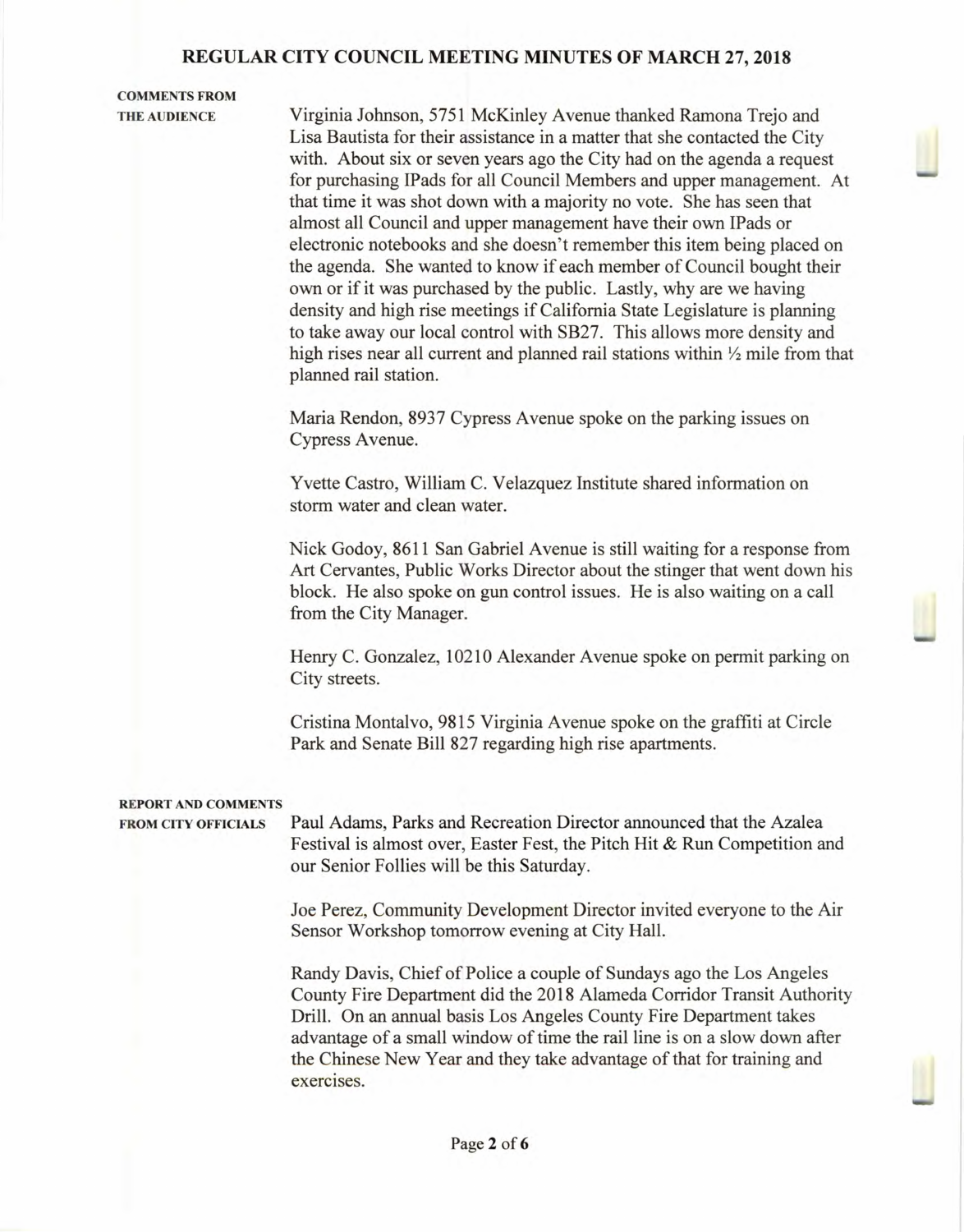| <b>REPORT AND COMMENTS</b> |
|----------------------------|
| <b>FROM CITY OFFICIAL</b>  |
| <b>CONTINUED</b>           |

Greg Martinez, City Treasurer thanked the Finance Department for putting together a brochure that shows the South Gate's General Fund revenues, expenditures, fund balance, and investment portfolio.

Council Member Diaz attended the orientation for Vector Control and found it very informative. She also attended the Dolores Huerta filming done by PBS. In honor of "Women's Month" she thanked her colleagues for their support in her first year on Council.

Council Member Rios encouraged the public to participate in the Air Sensor Workshop tomorrow evening at City Hall. He also attended the Car Show and said it was a great event.

In honor of "Women's Month," Vice Mayor Bernal spoke on the accomplishments of working women. She attended the HUB Cities meeting last week and they were selected to specifically work with incarcerated youth in Malibu and Lancaster. They are targeting youth that are not going to be there long term and the goal is to have them learn about financial literacy. Lastly, she stated that both she and her parents will have an Air Quality Sensor.

Mayor Davila also thanked her colleagues for their support and stated that a lot of time women take on a lot of work and not always know when to stop. A lot of young girls look up to us and want to do what we do. Our most important job is to encourage young girls to achieve their goals. She attended the Car Show, Miss South Gate Pageant, Miss Azealita Contest, and at South Gate High School a leadership class. The leadership class focused on what the City is doing to prepare for an active shooter situation. She thanked everyone that attended the State of the City address.

**CONSENT CALENDAR** Agenda Items 5 and 6 were unanimously approved by motion of Mayor Davila and seconded by Council Member Morales. Item 4 was removed for separate discussion.

**4** 

**PERSONNEL** The City Council unanimously approved A, B, C, D, E, and F by motion of Vice Mayor Bernal and seconded by Mayor Davila.

- a. Approved the change in dental providers from Delta Dental/Delta Allied to Principal Insurance for the PPO and EPO plans and California Dental Network for the DHMO, effective May 1, 2018;
- b. Approved the change in vision providers from VSP to Superior Vision, effective May 1, 2018;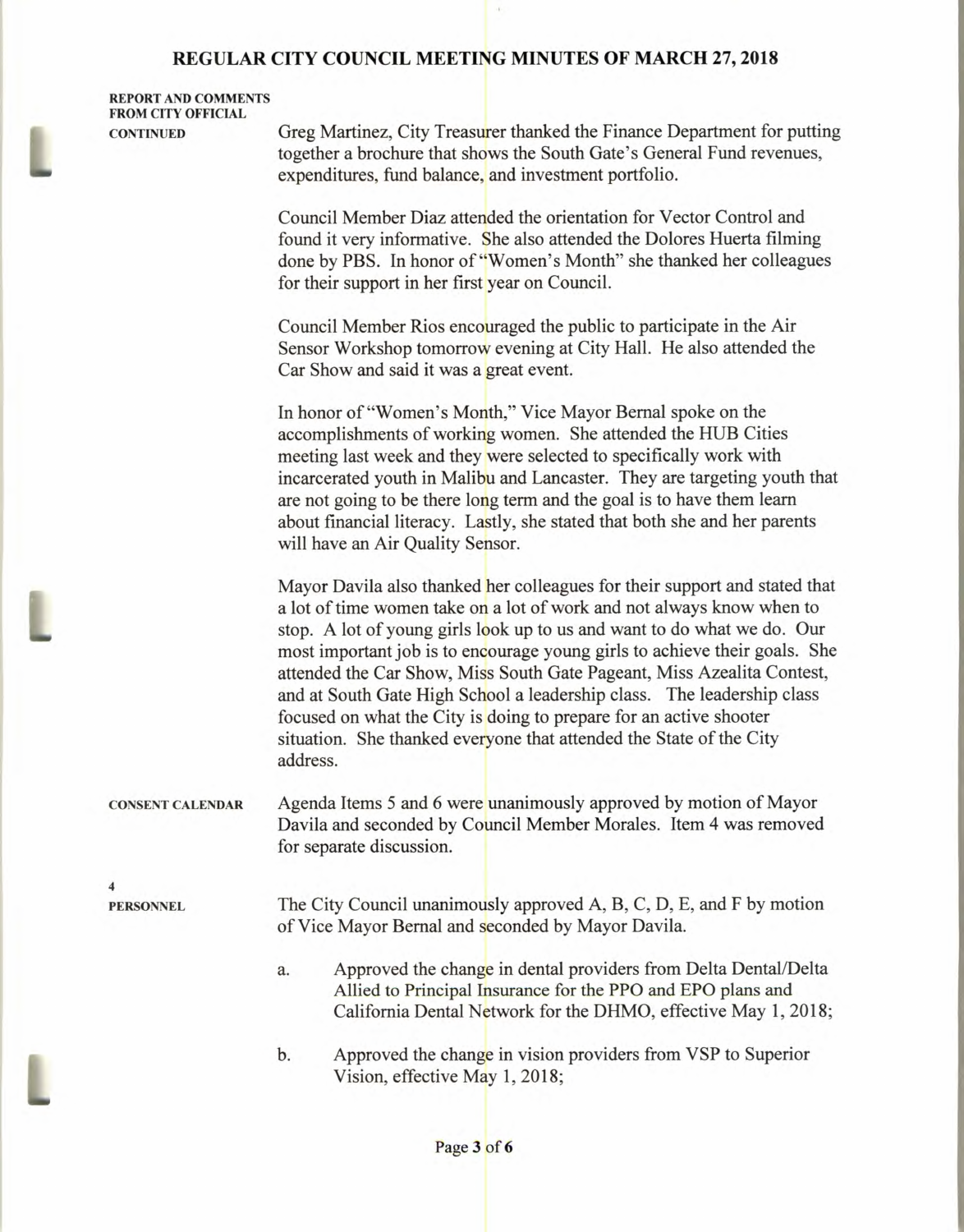| 4<br>PERSONNEL.       |                                                                                                                                                                              |                                                                                                                                                                                                                                                                            |  |  |  |
|-----------------------|------------------------------------------------------------------------------------------------------------------------------------------------------------------------------|----------------------------------------------------------------------------------------------------------------------------------------------------------------------------------------------------------------------------------------------------------------------------|--|--|--|
| <b>CONT'D</b>         | c.                                                                                                                                                                           | Approved the change in group life and AD&D insurance from<br>Guardian Insurance to Principal Insurance, effective May 1, 2018;                                                                                                                                             |  |  |  |
|                       | d.                                                                                                                                                                           | Approved the implementation of a long-term disability insurance<br>program for full-time city employees with Reliance Standard<br>Insurance;                                                                                                                               |  |  |  |
|                       | e.                                                                                                                                                                           | Directed the Director of Administrative Services to present the<br>proposed agreements at a future City Council meeting for formal<br>approval; and                                                                                                                        |  |  |  |
|                       | f.                                                                                                                                                                           | Authorized the Director of Administrative Services to be the<br>contract administrator for purposes of the day-to-day<br>administration of the subject contracts.                                                                                                          |  |  |  |
| 5                     |                                                                                                                                                                              |                                                                                                                                                                                                                                                                            |  |  |  |
| <b>ENGINEERING</b>    |                                                                                                                                                                              | The City Council unanimously approved A and B during consideration of<br>the Consent Calendar.                                                                                                                                                                             |  |  |  |
|                       | a.                                                                                                                                                                           | Approved Amendment No. 1 to Contract No. 3344 with<br>CivilSource to provide staff augmentation services for an<br>additional 12 months necessary for the delivery of the Capital<br>Improvement Program, in an amount not-to-exceed \$150,000; and                        |  |  |  |
|                       | b.                                                                                                                                                                           | Authorized the Mayor to execute Amendment No. 1 in a form<br>acceptable to the City Attorney.                                                                                                                                                                              |  |  |  |
| 6                     |                                                                                                                                                                              |                                                                                                                                                                                                                                                                            |  |  |  |
| <b>MINUTES</b>        | The City Council unanimously approved the Special and Regular Meeting<br>minutes of February 13, 2018 and February 27, 2018 during consideration<br>of the Consent Calendar. |                                                                                                                                                                                                                                                                            |  |  |  |
| $\overline{7}$        |                                                                                                                                                                              |                                                                                                                                                                                                                                                                            |  |  |  |
| <b>PARKING ISSUES</b> | The City Council unanimously approved A, B, C and D by motion of<br>Mayor Davila and seconded by Council Member Rios.                                                        |                                                                                                                                                                                                                                                                            |  |  |  |
|                       | a.                                                                                                                                                                           | Receiving and filing the Hildreth Avenue Traffic Study and<br>Hildreth Avenue Pilot Program, and authorize staff to implement<br>Alternative No. 2, as necessary to mitigate traffic conditions on<br>Hildreth Avenue, between Firestone Boulevard and Southern<br>Avenue; |  |  |  |
|                       | b.                                                                                                                                                                           | Amending the Capital Improvement Program to add the Hildreth<br>Avenue Traffic Mitigations Project as necessary to implement<br>Alternative No. 2 and appropriate \$134,000 in Measure M to fund<br>it;                                                                    |  |  |  |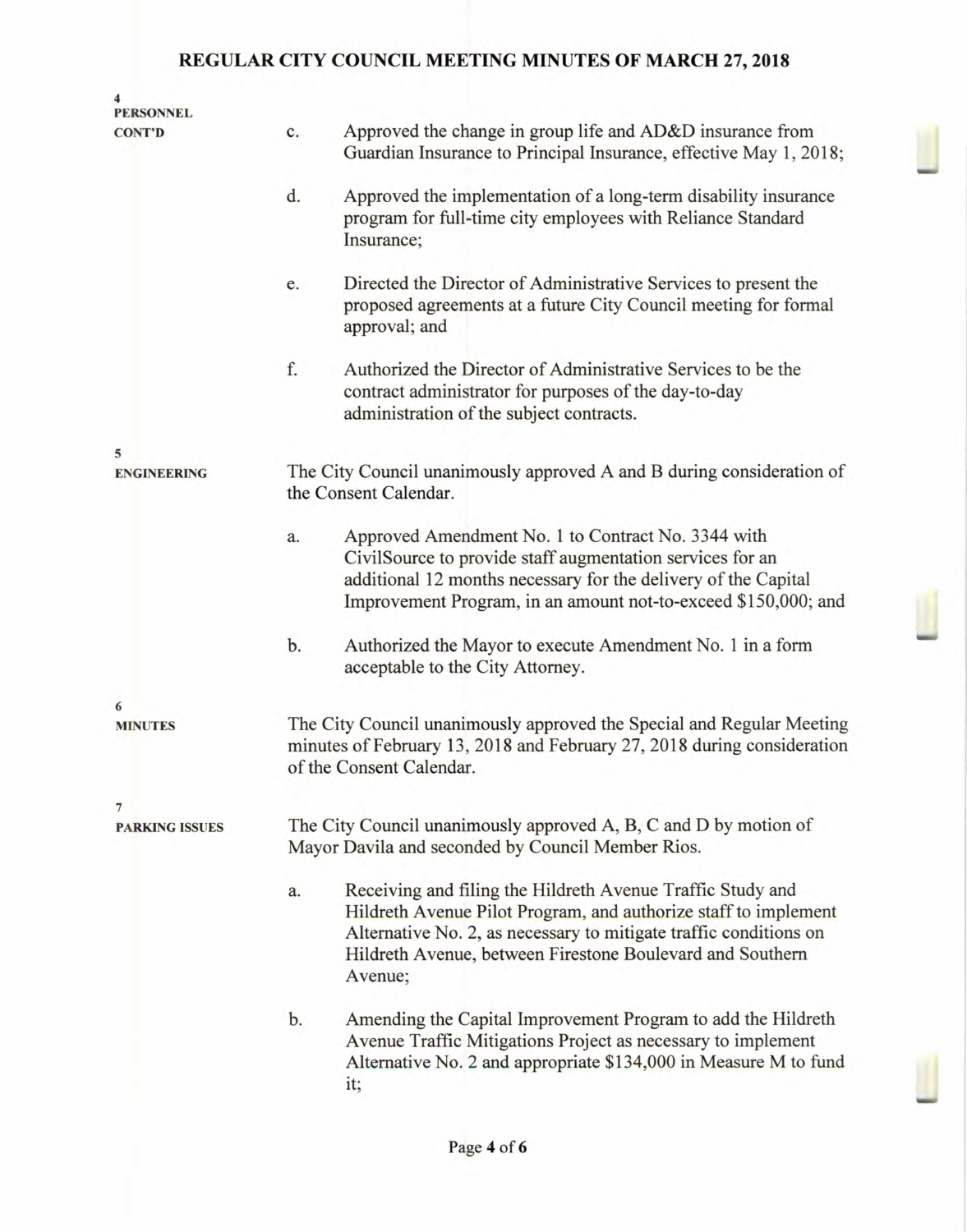| 7<br><b>PARKING ISSUES</b> |                                                                                                                                                                                                                                                                                                           |                                                                                                                                          |                                                                                                                                                                                               |  |  |
|----------------------------|-----------------------------------------------------------------------------------------------------------------------------------------------------------------------------------------------------------------------------------------------------------------------------------------------------------|------------------------------------------------------------------------------------------------------------------------------------------|-----------------------------------------------------------------------------------------------------------------------------------------------------------------------------------------------|--|--|
| <b>CONT'D</b>              | c.                                                                                                                                                                                                                                                                                                        | \$24,000; and                                                                                                                            | Agreement (Contract 3431) with Willdan Engineering, Inc., to<br>provide design and construction documents for the Hildreth<br>Avenue Traffic Mitigations Project, for an amount not to exceed |  |  |
|                            | d.                                                                                                                                                                                                                                                                                                        | to the City Attorney.                                                                                                                    | Authorizing the Mayor to execute Agreement in a form acceptable                                                                                                                               |  |  |
| 8                          |                                                                                                                                                                                                                                                                                                           |                                                                                                                                          |                                                                                                                                                                                               |  |  |
| <b>BICYCLES</b>            |                                                                                                                                                                                                                                                                                                           | Davila and seconded by Council Member Rios.                                                                                              | The City Council unanimously approved A and B by motion of Mayor                                                                                                                              |  |  |
|                            | a.                                                                                                                                                                                                                                                                                                        | term; and                                                                                                                                | Agreement (Contract 3432) with OFO US Limite to provide a<br>dockless bike share program, at no cost to the City, for a one year                                                              |  |  |
|                            | b.                                                                                                                                                                                                                                                                                                        | acceptable to the City Attorney.                                                                                                         | Authorizing the Mayor to execute the Agreement in a form                                                                                                                                      |  |  |
| 9                          |                                                                                                                                                                                                                                                                                                           |                                                                                                                                          |                                                                                                                                                                                               |  |  |
| <b>CITY COUNCIL</b>        | The City Council considered selecting a new City logo and tagline to<br>begin the City's branding initiative.                                                                                                                                                                                             |                                                                                                                                          |                                                                                                                                                                                               |  |  |
|                            |                                                                                                                                                                                                                                                                                                           | Concept #1:                                                                                                                              |                                                                                                                                                                                               |  |  |
|                            |                                                                                                                                                                                                                                                                                                           |                                                                                                                                          | South Gate                                                                                                                                                                                    |  |  |
|                            | South                                                                                                                                                                                                                                                                                                     |                                                                                                                                          | o close . So real. So home . So Gate                                                                                                                                                          |  |  |
|                            |                                                                                                                                                                                                                                                                                                           | Concept #2:                                                                                                                              |                                                                                                                                                                                               |  |  |
|                            |                                                                                                                                                                                                                                                                                                           |                                                                                                                                          |                                                                                                                                                                                               |  |  |
|                            |                                                                                                                                                                                                                                                                                                           |                                                                                                                                          | <b>SOUTH GATE</b>                                                                                                                                                                             |  |  |
|                            | <b>SOUTH</b><br><b>GATE</b>                                                                                                                                                                                                                                                                               |                                                                                                                                          | THE GATE IS ALWAYS OPEN                                                                                                                                                                       |  |  |
|                            |                                                                                                                                                                                                                                                                                                           | City Council unanimously approved Concept #1 with the "So" tagline by<br>motion of Mayor Davila and seconded by Council Member Morales.  |                                                                                                                                                                                               |  |  |
| 10                         |                                                                                                                                                                                                                                                                                                           |                                                                                                                                          |                                                                                                                                                                                               |  |  |
| YOUTH EMPLOYMENT           | The City Council unanimously approved a limit of \$100,000.00 be<br>budgeted for this project, removing HUB Cities Career Center and to<br>return this item with a budget showing current year savings and a plan for<br>an exit strategy by motion of Vice Mayor Bernal and seconded by Mayor<br>Davila. |                                                                                                                                          |                                                                                                                                                                                               |  |  |
|                            | a.                                                                                                                                                                                                                                                                                                        | Selected from the following organizations to provide Youth<br>Employment and Job Training Programs (Programs) for the<br>Summer of 2018: |                                                                                                                                                                                               |  |  |
|                            |                                                                                                                                                                                                                                                                                                           |                                                                                                                                          |                                                                                                                                                                                               |  |  |